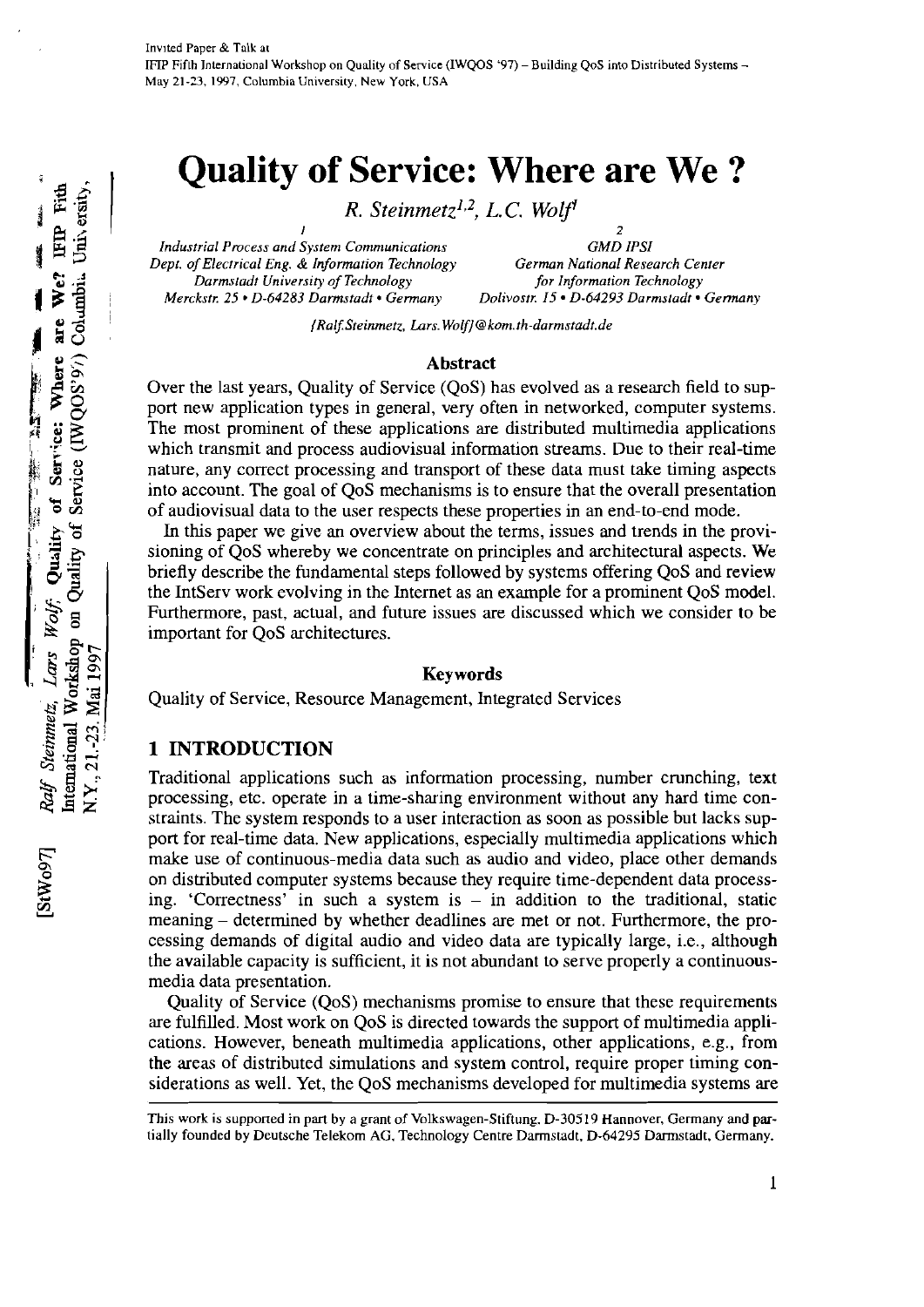not appropriate for all of them; e.g., due to different base assumptions and sensitivity. Here, we concentrate on QoS mechanisms for multimedia systems.

QoS is defined as the set of paranieters which defines the properties of media streams. The notion of  $\overline{Q}$  is different for the various system layers, e.g., the description of QoS at the application layer is usually at a higher level than that at the network layer of a communication system. The required QoS depends on various factors such as the used media (video, audio, etc.), the coding format used to encode the data, the application and the type of the application. For instance, the QoS of a video conference is different from that of a video retrieval application, since the dialogue-mode communication of a conference requires a short delay which is not as important for playback applications.

Applications negotiate the desired QoS with the affected components such as the network or with a general QoS management agent which performs the negotiation with the various components on behalf of the application. These negotiations usually take place at the start of the application, i.e., at the setup of the QoS.

Resource management systems that include mechanisms for data streams witlh guaranteed or statistical QoS have become a key issue in the support of multimedia applications (e.g., [22][11]). Those systems take care of the coordination of media streams, the interfacing between layers of protocol stacks as well as further mechanisms such as process, disk and bandwidth scheduling in order to enforce the appropriate data handling. Most of the involved mechanisms are developed for a completely error-free presentation of continuous-media data at the user interface.

In today's networked environments we still encounter many data paths via networks and communication protocols which are not capable of providing a guaranteed real-time service. In such set-ups it is important to decide which data item must be presented at the User interface and which data items may be discarded. The approaches for this are known as "scaling" and "filtering" of media data streams.

In this paper we give an overview about terms, issues and trends related to the support of QoS, whereby we concentrate on principles and architectural aspects. In the next section, the fundamental steps followed by systems offering QoS are described. Then we briefly review the IntServ work evolving in the Internet as an exarnple for a QoS architecture. In Section 4 we discuss past, actual, and future issues which we consider important for QoS architectures. Finally we summarize the paper in Section 5. Despite the fact that QoS is an end-to-end aspect, we focus within this paper mostly on communication system aspects and their capabilities to support QoS because this is the most active area.

#### **2 NOTION OF QUALITY OF SERVICE**

Support for configurable, realizable and maintainable QoS is expected by numerous distributed applications. As such, it must necessarily be provided on an end-to-end basis from the source of data to the final perception of the data by the consuminc user. This means that all hardware and software components involved in the overall tasks of the applications must provide appropriate methods and handle the data accordingly - from the local resources at the sender side via the transport systern and networks, to the local resources at the receiving side. This applies to end-systems, servers, and networks as well as to system software and applications.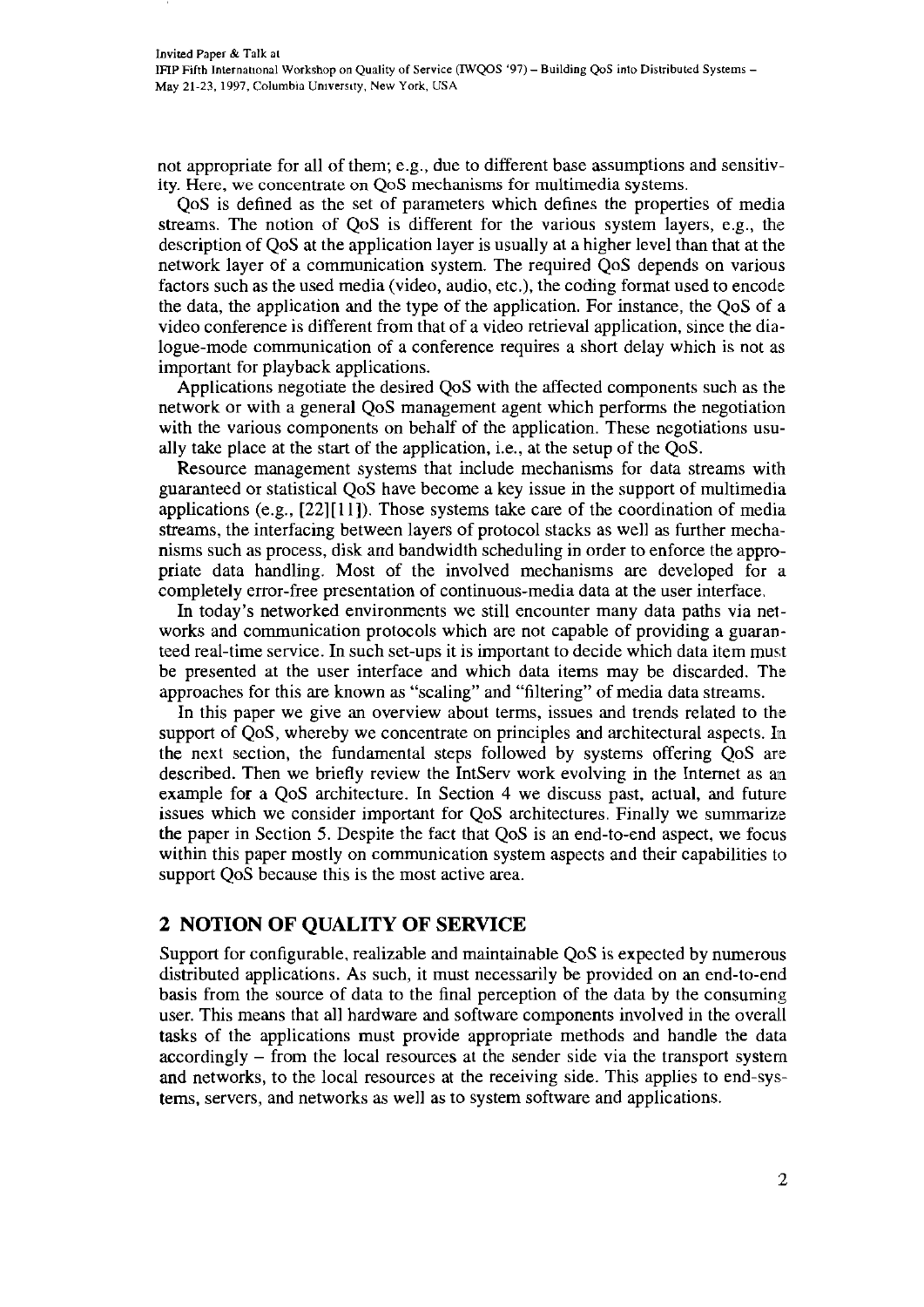Most of the participating resources are shaed among users and vaious processes. One approach would be to (over-) design them based on peak demands such that never any collisions between demands of different applications can occur. Then it would not be necessary to provide any resource management functionality. Yet, such a scenario would result in huge costs and low resource utilization and, hence, is typically not realizable. So if we have limited resources only, we may use filtering and scaling mechanisms which adapt the generated workload to the available resources by changing the characteristics of the transmitted data stream, e.g., lowering the frame rate of a video stream. Yet, these techniques cannot offer a reliable, constant QoS during the run-time of an application. We believe that typical distributed Computer systems still are and will be so for a considerable amount of time in the "window of scarcity" illustrated by Anderson et al. in . Thus, to provide a constant QoS during the run-time of an application, resource reservation and scheduling techniques must be applied.

There are still different perspectives on QoS as observed by service providers and service users, whereby for the former efficiency of resource utilization is the focai point of QoS, while to the latter the completeness of parametrization of the service is most important. These different perspectives have led to different service models, which in the past did not allow for quantitative mappings between them. Hence a goal to be strived for must be an integral view of QoS for both, providers and users of a semice. This can be achieved if both components are integrated into one system as for example when the operating system offers services to the applications like process scheduling, but is very difficult when multiple parties have to cooperate **as**  in the case of a network services provider and an application program, which naturally pursue very different objectives.

# **2.1 QoS provisioning steps and components**

In order to provide QoS by using resource reservation and scheduling, several steps must be performed in turn at each system and component participating in the endto-end application . These steps can be divided into the QoS negotiation phase, consisting of (1)  $QoS$  specification, (2) Capacity test and  $QoS$  calculation, and (3) Reservation, and the data transmission phase, where the negotiated QoS is enforced by appropriate resource scheduling.

Overall, several resource management components interact to provide QoS assurance: Applications, QoS translators, adrnission control, resource scheduler. Additionally, further cornponents are needed, for example, a resource monitor which measures the availability of resources and monitors whether the promised QoS is actuaily provided. Besides these local mechanisms at the end-systems and routers, resource reservation protocols are needed. They exchange and negotiate QoS specifications (accumulated in FlowSpecs) between the participating systems. These protocols perform no reservation of required resources themselves, but are only the vehicles to transfer information about resource requirements and to negotiate QoS values - the reservation itself is left to local resource management modules.

#### **2.2 QoS classes and layers**

Several classes of QoS are typically distinguished, the extreme on one side is a hard "deterministically guaranteed QoS" where the reservation is based on peak require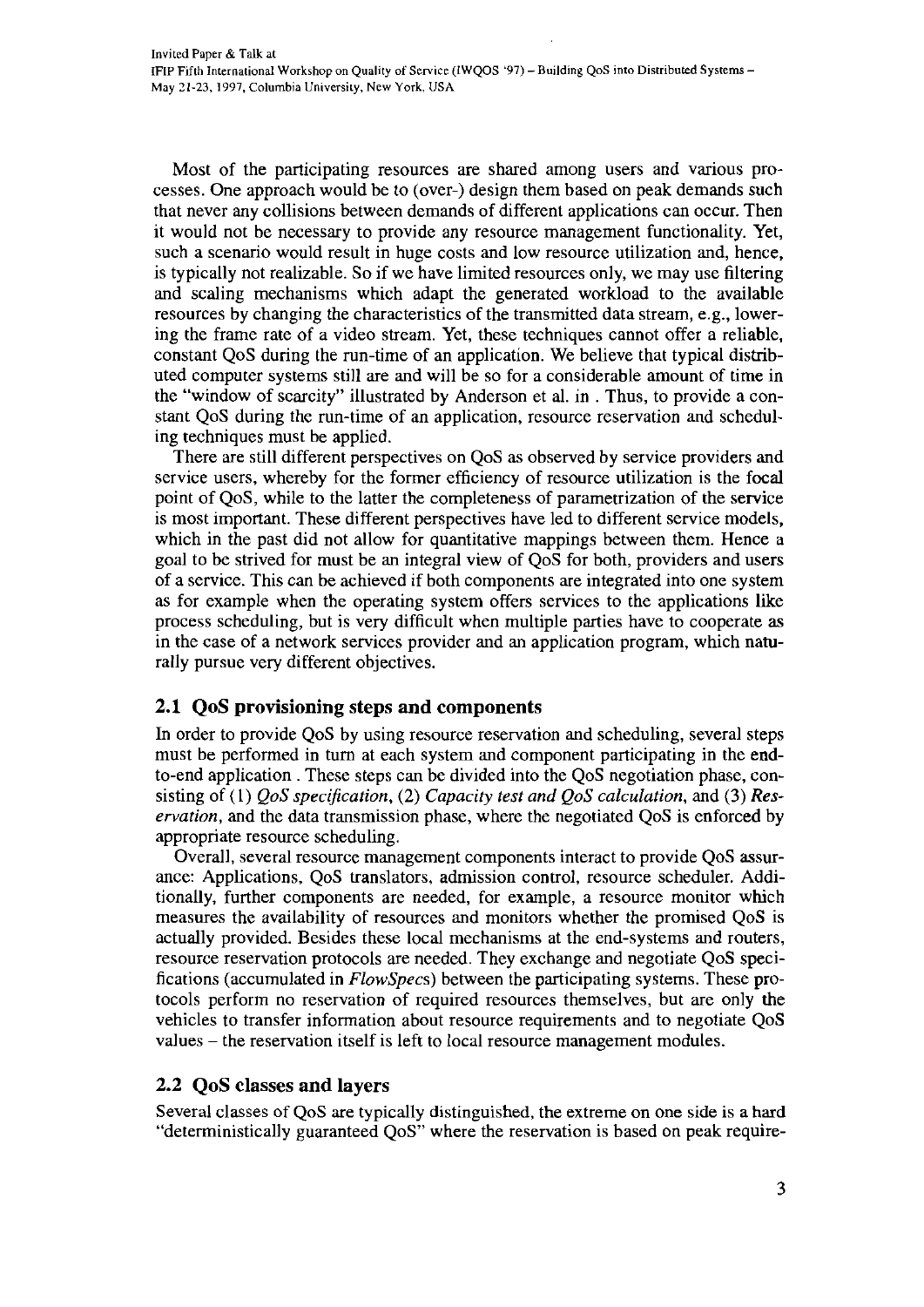ments and worst-case assumptions, the other is the "best-effort" approach where no reservation is made at all (and should therefore, at least with respect to QoS, better be called "no-effort"). Between these exist various forrns of weaker QoS (statistical, predictive) based on average case and predicted assumptions. The hard QoS guarantee, which has been the focus of the early work on QoS Support, requires more resources and is more costly, than the 'weaker' approaches. Yet, in the latter cases, needed resources may not be available leading to worse quality.

The notion of QoS is very different at the various system layers, e.g., in [17], four layers of QoS are distinguished: User QoS, Application QoS, System QoS and Network QoS. The user QoS parameters describe requirements for the perception of multimedia data at the user interface. The application QoS parameters describe requirements for the application services possibly specified in terms of media quality (like end-to-end delay) and media relations (like interlintra-stream synchronization). The system QoS parameters describe requirements on the processing and the communication services resulting from the application  $QoS$  in quantitative (e.g., bits/s or processing time) and qualitative (e.g., multicast, inter-stream synchronization, error recovery or ordered delivery of data) terms. The network QoS parameters describe requirements on network services (e.g., network load or performance). Since each of these layers needs the QoS specified in its own terms, a mapping; between them is necessary. While this mapping is an important issue for all net- worked multimedia applications, no overall solution has been found yet, but only partial approaches for simple conversions, e.g., between transport and network: layer, have been devised.

An interesting approach to coordinate all the different negotiations taking place: between peers and different layers is the QoS broker architecture [12], in which the broker is a central point for all negotiations taking place, thereby isolating the negotiation partners, which releases them of the burden of knowing all the details for communication between them.

# **2.3 QoS specification**

In general, three QoS parameters are of main interest with respect to the transport of' continuous-media data: *throughput, delay* and *reliability.* 

*Throughput*, as the most prominent QoS parameter, specifies how much data (maximum or average) is to be transferred within the networked system. In general, it is not sufficient to specify the rate only in terms of bits per second but should describe the packetization, e.g., by specifying the maximum and the average packet size and the packet rate. The reason is that the QoS scheme shall be applicable to various networks as well as to general-purpose end-systems and the costs of operations such as buffer management, timer management, eic., which play an important role for protocol processing, are related to the number of packets processed (and are mostly independent of the packet size). *Delay* as the second parameter specifies the maximum delay observed by a data unit on an end-to-end transmission. *Reliability*  pertains to the loss and conuption of data, for that, loss probability and the method for dealing with erroneous data should be specified. *Jitter;* the delay variante, is the fourth QoS parameter typically considered. It is the result from varying delays during processing and transmitting the data. It can be smoothed by buffering at the receiver side which, however, increases the end-to-end delay. All QoS parameters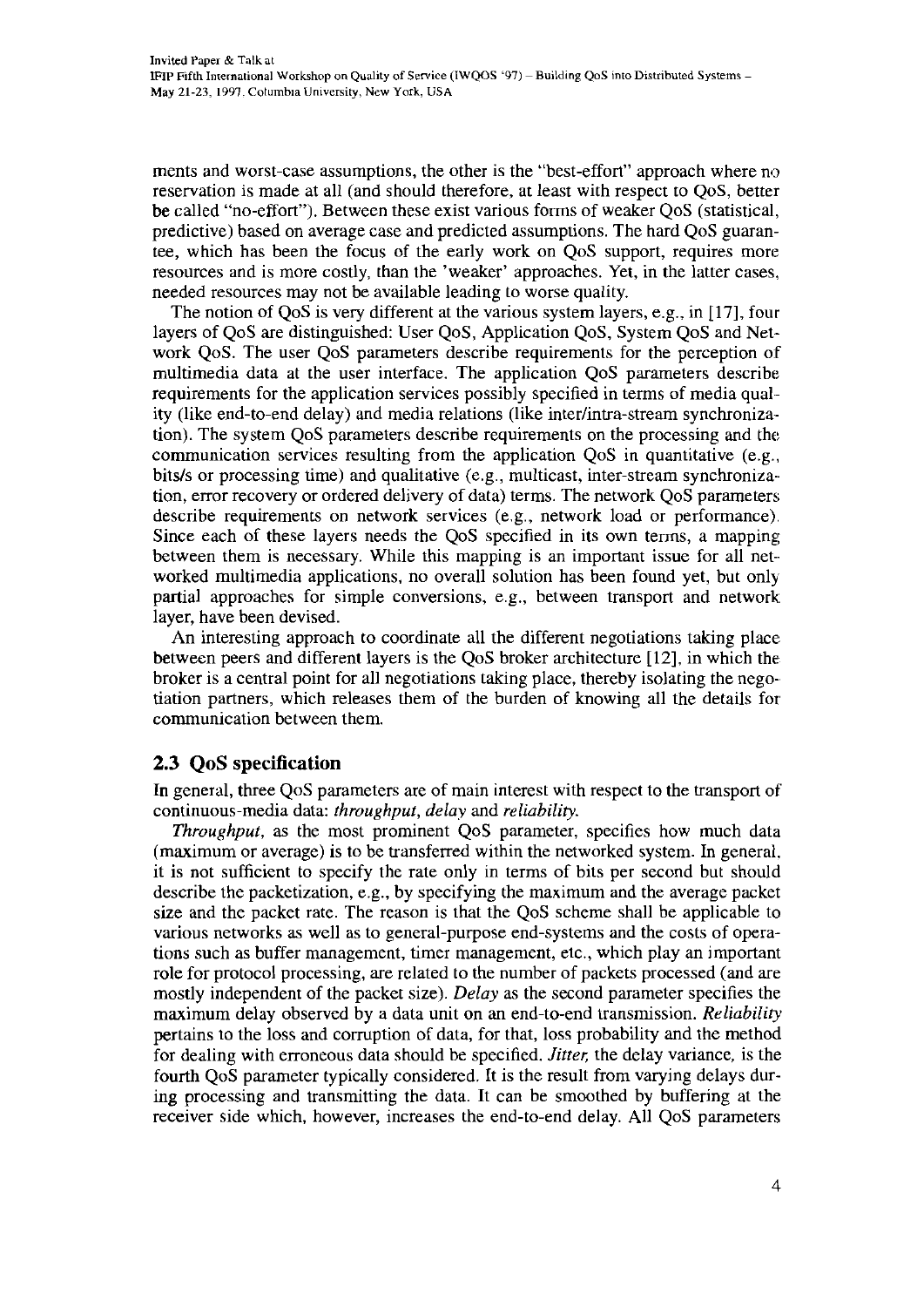are closely related: The smaller the overall bandwidth of a resource is compared to its load, the more messages will be accumulated in front of it and the larger the buffers need to be to avoid loss. The larger the buffers become, the more likely messages need to wait to be serviced, that is, the larger the delay will get.

The parameters used within the workload description specify *what amount* of data the source intends to transmit. This must be viewed in the context of a *workload model* which specifies *how* the source generates data and feeds it into the system.

#### 2.4 **Adaptive mechanisms**

Adaptive methods, using scaling and filtering, may be Seen as an alternative to reservation-based QoS provisioning, e.g., if reservations are not supported by the used networks. These techniques adapt the generated workload to the available resources by changing the characteristics of the transmitted data stream, e.g., lowering the frame rate of a video stream, and, thus, allow a smooth decrease in quality.

To perform scaling, a feedback control loop is introduced – the load state of network and local end-system resources are monitored and if significant changes occur, appropriate actions must be taken to reduce the load. This reduction can be achieved in various ways: by explicit communication between receiver and sender (the receiver informs the sender to slow down), completely in the network on a hop-byhop basis, or by feedback from congested network nodes to the sender. Multiple systems have been developed for such scaling especially in the unicast case.

Implementing scaling mechanisms within each single application forces programmers to construct their own mechanisms. Further, leads to interworking problems between applications in case of several streams being scaled simultaneously and raises questions about fairness and balancing between streams. These problems can be solved by 'middleware' approaches (e.g., [9]) where media scaling methods are integrated into a general system support for multimedia.

Distributed applications involving many participating systems are often of heterogeneous nature and, hence, cannot be supported by the described scaling mechanisms. This can happen, for instance, if several multicast receivers require different amounts or different encoding of data from the sender, e.g. due to varying network capabilities or due to different processing capacities of the receivers. Such a scenario can be supported in multirnedia applications by using filtering mechanisms (e.g., [13]). Then, an intermediate node within the network changes the amount of transmitted information - by re-coding or, the simpler case, by removing parts of the data and forwarding only a subset of the full information.

The removal of data requires that the full stream has been encoded into a hierarchy of information layers, as is for instance possible with MPEG-2. Then the application can split the data into streams and sends them independently, as has been described, e.g., in [8] using one ST-2 stream and in [4] using one IP multicast group for each layer. A refinement is the use of error detection within the receiver-driven layered multicast approach ([10]) where receivers start out to receive the base layer and add further enhancement layers until they have either subscribed to all layers or until experienced packet loss. Such approaches can result in synchronization problems because the independent transmission of the layers can lead to differing delays among the layers (e.g., due to the use of different routes or priorities). This can be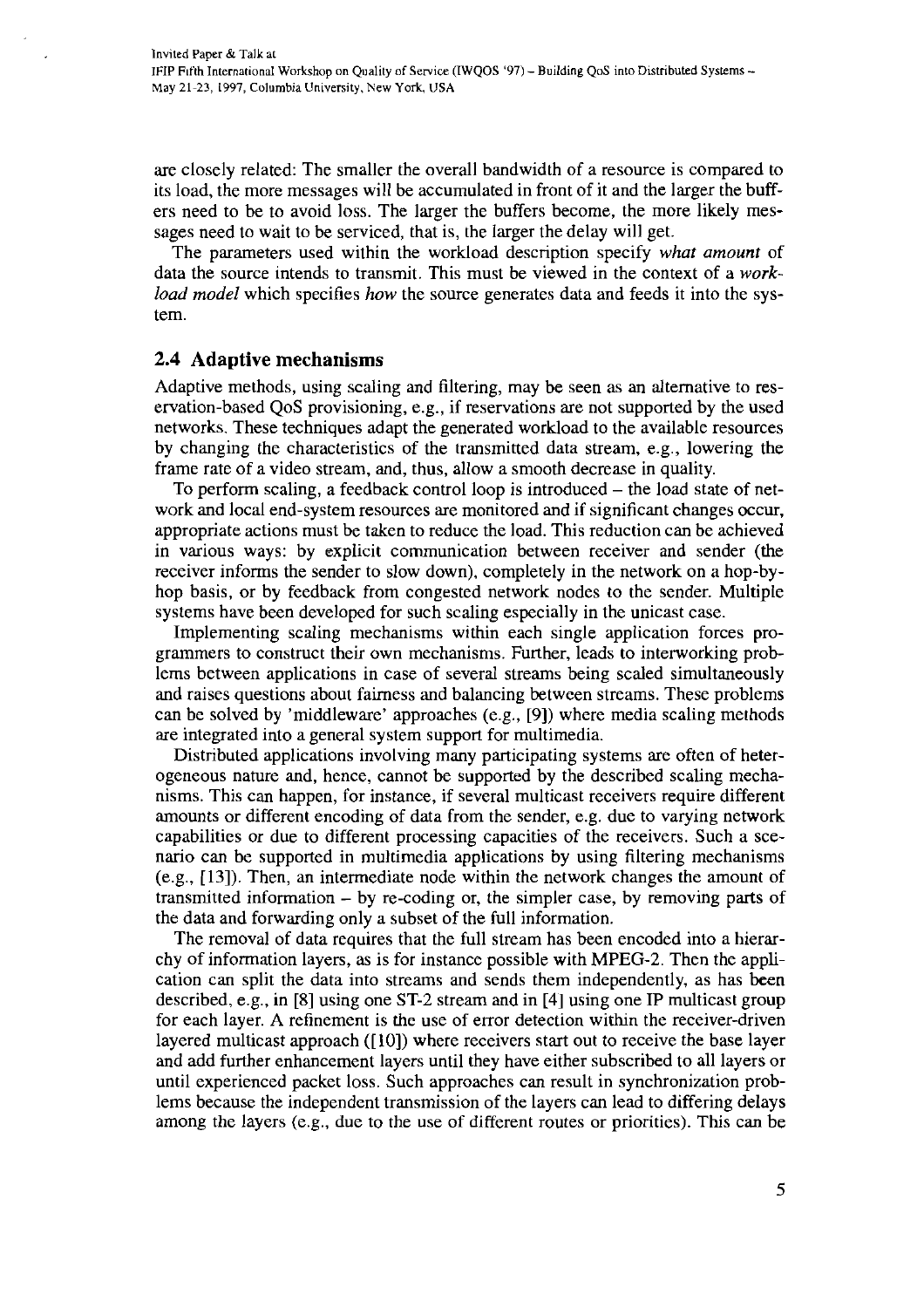avoided if the application transmits one stream, but describes the structure of the stream (e.g., as patt of the FlowSpec), allowing receivers to specify filters to be installed in the network which strip off information not to be transmitted to that receiver [2 I].

#### **3 QUALITY OF SERVICE ARCHITECTURES**

QoS is inherently an end-to-end requirement since for the User, the whole concept of QoS is only attractive if the presentation at the User interface satisfies hislher needs. This means that an overall approach to QoS provisioning is necessary. Unfortunately, most work on QoS support concentrates on certain aspects only, e.g., how to offer QoS in the communication system (which is undoubtful among the most important) such as the work on Tenet (at UC Berkeley and ICSI) [2] or on ATM. Only few QoS architectures using an end-to-end view have been developed which also take end-system components (CPU, memory, disk, ...) into account, e.g., HeiTSIHeiRAT (at IBM Heidelberg) [19][20] and QoS-A (at Lancaster University) [5] being among the first, and these most often also lack one or another component. In the following, we briefly describe the approach followed in the Inter-. net community due to its foreseen impact on future use of the Internet. An overview about QoS architectures can also be found in [6].

The goal of the Integrated Services (IntServ [14]) activities, in relation with the: work on the RSVP protocol, is to provide a general solution for QoS guarantees in the future internet. The Resource Reservation Protocol (RSVP) [24] is a reserva-. tion protocol in the Internet suite used to transport FlowSpecs that adhere to Intserv rules between resource managers to perform reservations for *flows*. The primary background of RSVP can be seen within conferencing applications, yet its target is to solve the requirements of other applications as well.

RSVP adds reservation to the existing resp. up-coming Internet protocols (IPv4 and IPv6), relying on those protocols for the interchange of data. RSVP is directed towards the support of large receiver groups, therefore, it is receiver oriented. It allows for the definition of filter specifications for reservations made for a flow, and it provides means to merge reservations.

Instead of hard state controlled mainly by connection-setup and -release, RSVP keeps *soft state*. This state, created similarly to hard state by the exchange of reservation messages, must be refreshed by reservation updates periodically, otherwise, if no such update is received, the reservation times out and is removed.

Two types of descriptions are used for the QoS specification: the traffic specification (TSpec) describes the behavior of a flow, and the service request specification (RSpec) describes the service requested under the condition that the flow adheres to the restrictions of the TSpec.

On this basis, various services are defined. *Guaranteed* QoS requests that the maximum end-to-end delay of a packet is strictly limited to the given value in the RSpec, under the condition that the flow sticks to a certain traffic pattern. This specific service is useful for applications with hard real-time restrictions such as audio transrnissions. *Controlled-load* service requests that all network elements behave under any circumstances for a reserved flow that describes its traffic characteristics as they would for a best-effort flow in a situation of light load and without congestion. This Service is useful for multimedia applications such as some video confer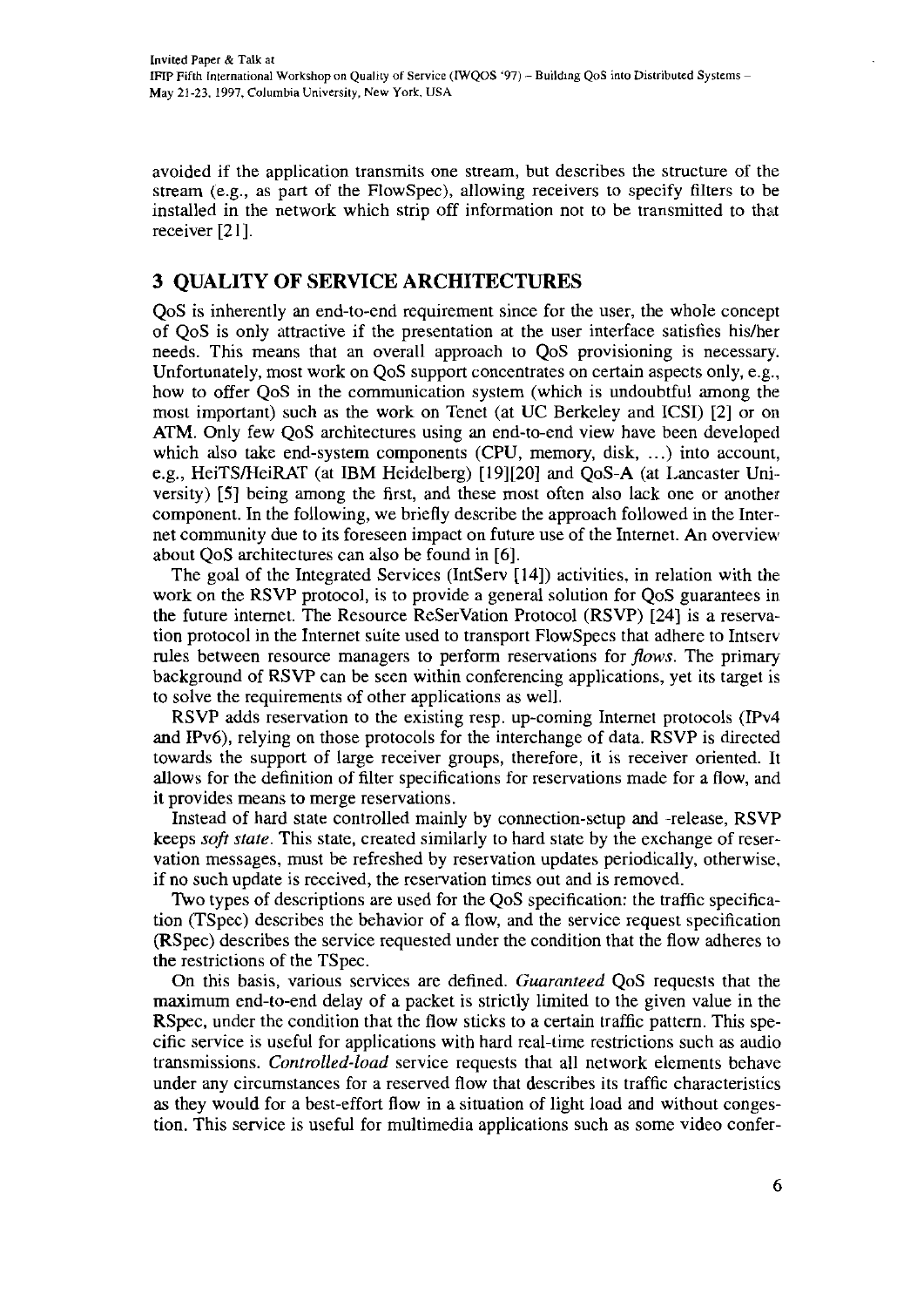encing systems which work well on lightly loaded networks without reservations although they fail under heavy load. *Comrnirted rate* QoS requests that all network elements between the source and the targets in a flow maintain the data rate; the overall delay may be quite large, and losses are more probable than with the services mentioned above.

Communication system QoS support (at least for deterministic guarantees) using reservations can only be successful if the data transmission uses exactly the Same route on which the reservations have been made (at least **as** long as no failure occurs). Thus, opportunistic re-routing - route changes due to slightly better metrics but which are not inevitable necessary - must be inhibited, i.e., 'route pinning' must be done, affecting the operation of IP. Route pinning has been discussed several times within the RSVP working group and is currently not provided. Therefore, a hard QoS guarantee cannot be given by RSVP.

# **4 PAST, ACTUAL AND FUTURE ISSUES**

Many architectures and pieces for QoS support have been proposed during the last years. All of these consider only some aspects of the overall end-to-end problem. While such an approach has the advantage of functional decomposition and reduced complexity, it has the drawback of necessary transitions with the potential risk of information loss. Therefore, an integrated approach or at least smooth transitions among the various components would be helpful.

What we believe to be missing in general are large scale end-to-end experiences. Furthermore, several issues must be attacked to provide a complete solution for QoS provisioning. Among these are the (architectural) topics of QoS routing, pricing, security, support for heterogeneous systems, scalability, and reservations in advance which will be discussed briefly in the following.

# **4.1 Local components**

Some effort within the research comrnunity has been devoted towards QoS provisioning in servers and end-systems, e.g., CPU and disk scheduling mechanisms. However, most applications do not use such mechanisms resp. are not executed on systems providing such means. So, are these mechanisms still needed for end-systems or servers ? The answer is yes, of Course, for servers as well as for other shared resources and systems. For most end-systems which serve only one user and which are used for relative uncritical applications such as video playback, we expect that CPU scheduling and memory management will not find wide-spread distribution. Yet, for high-end usage, e.g., processing of large video streams, and high-quality applications, e.g., video recording, there will be a need for such techniques.

# **4.2 Routing**

QoS driven routing algorithms are needed for the efficient establishment of reservations. These algorithms suggest one or multiple suitable paths towards a given target considering a given set of QoS requirements. An attempt is then made to make a reservation on such a path. Without appropriate routing mechanisms which take QoS requirements into account, the setup of reservations becomes a mere trial-anderror approach.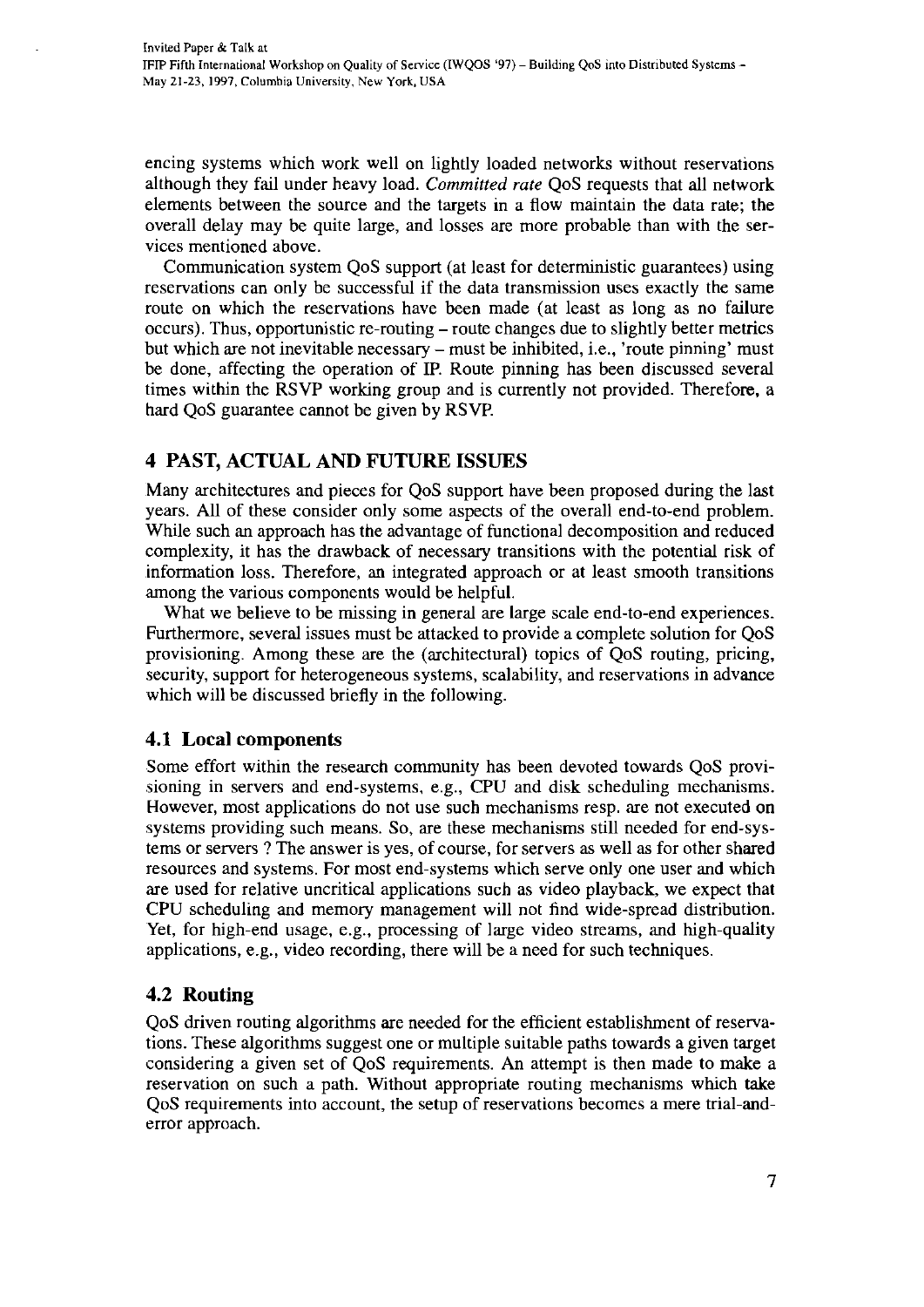A QoS driven routing algorithm has to consider the currently available capacity of a resource to avoid an immediate rejection of the reservation attempt and the QoS requirements of the resewation to find a route best-suited for this QoS. It should also consider the resource load after the routing decision to avoid using up the majority of resources on this route.

Some of the problems to be solved with QoS routing are: how much state information should be exchanged among the routers; how often should this state information be updated; must there be a distinction between exterior and interior systems and if yes, how can it be made; is it possible to hide intemal details of an autonomous system; can the complexity of path computation be managed ?

QoS routing is currently still in its infancy. At least in the Internet, its necessity, the principle ability to perform QoS routing, and the proposed approaches are currently under highly controversial discussions. The ATM camp, on the other hand, designed PNNI which provides at least some QoS routing support.

#### **4.3 Pricing**

**An** important issue for the future success of distributed multimedia applications, and therefore of QoS methods themselves are the costs for any data transmissian (i.e., with or without QoS). QoS methods have to take cost into account as an additional (possible negotiable) parameter. However, as discussed in [16], most research has focused on specific issues; architectural issues have most often been neglected. The issues to be attacked are among many others: who pays for a service, and how is this indicated, especially if the receiver benefits from the transmitted data; can the user specify a limit on its expenditures; how can fairness be provided such that each receiver within a multicast session pays its share, how can payment cross a firewall, how can a department or group be charged instead of the overall company ?

In addition to these aspects which apply to transmissions without QoS, further questions have to be answered in QoS provisioned systems, e.g.: how can resource consumption be "weighted" (e.g., delay vs. loss); what QoS do users accept for a specific price and which pricing schemes do they understand; how can faimess be provided such that all users - benefiting from a resewation made for a multicast transmission - share the costs in a fair manner ?

Recently, some investigations on such questions have started which will hopefully offer answers soon.

#### **4.4 Security**

Distributed multimedia applications require secure communication. Otherwise, integrated services networks will not find widespread usage by companies, e.g. video-conferences. This requires, in addition to suitable algorithms for encryption, also firewalls which provide appropriate mechanisms to support such data Rows.

Firewalls must be enhanced to allow audiovisual data flows to pass through, potentially after a check of their contents. Firewalls must also provide means for the reservation of resources. In the case that the flow's packets are not simply forwarded but checked by some application code on the firewall, the resources to be resewed are not only network resources but local components as well. Hence, mechanisnis such as CPU scheduling and memory management must be considered.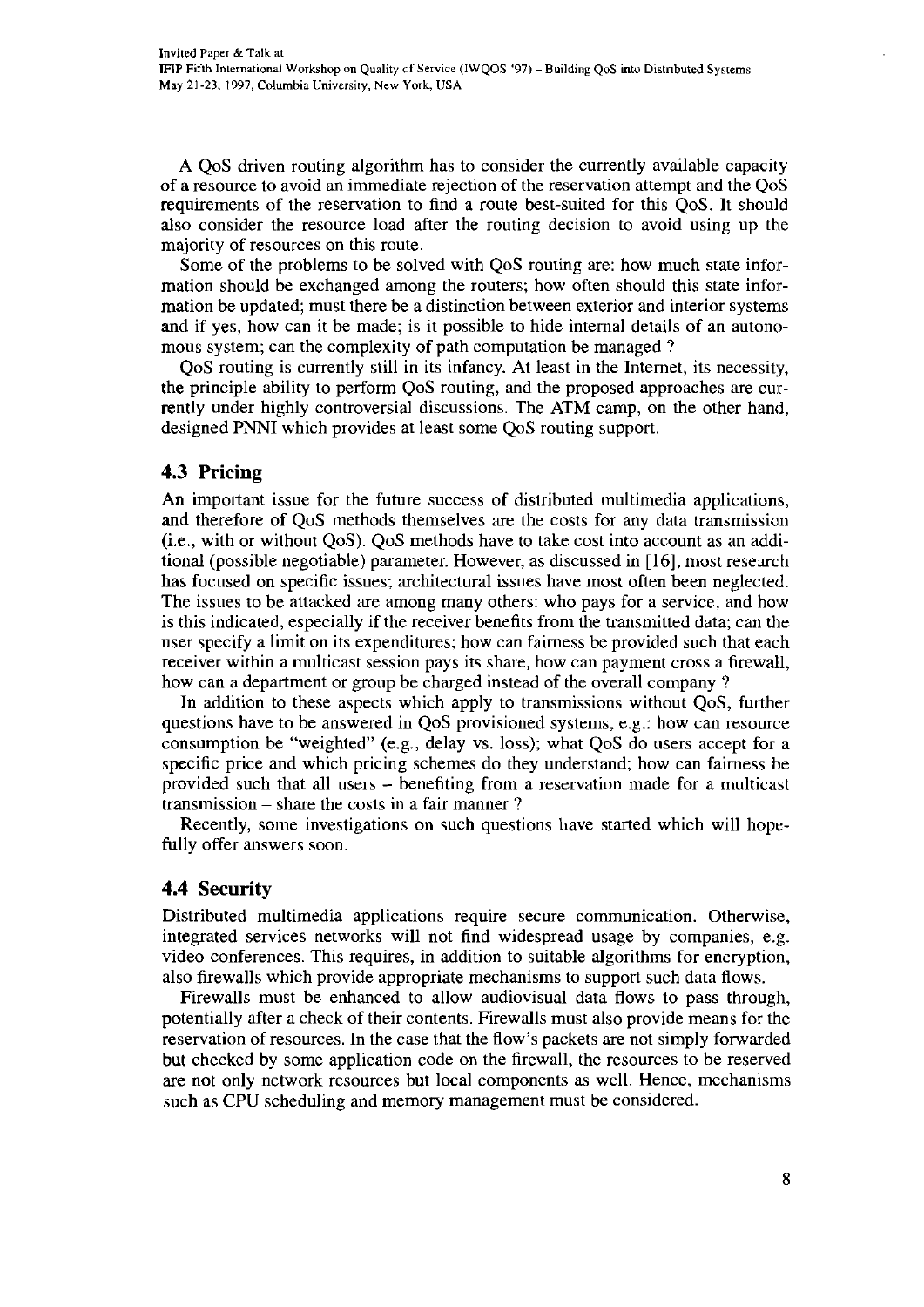For some application scenarios, privacy should be provided, however, encryption of audiovisual data is too expensive or not necessary. For instance, a personal conversation is most often not strictly confidential, we just want privacy such that no one can eavesdrop without significant effort. Thus, protocols should inhibit that someone can attach to such a stream without permission. Unfortunately, with IP multicast such a misuse is possible.

# **4.5 Synchronization**

Much work has been spent on synchronization protocols and mechanisms for audiovisual data (e.g., **[3])** and synchronization at the User interface is undoubtful an important issue. Yet, is it for most application scenarios (except, e.g., multi-user games and other competition-type applications) really such a difficult issue or can it be handled by well-known methods: Synchronized clocks (e.g., using NTP), interleaved strearns, and buffer space (as long as it does not increase the delay much) ?

# **4.6 Heterogeneity**

An important issue to be tackled by future systems is the support of heterogeneous systems considering heterogeneity with respect to different system technologies, e.g., ATM vs. Internet protocols, and with respect to varying system capabilities, e.g., broadband vs. narrowband networks and according clients.

The integration of the various network infrastmctures into a global, ubiquitous network capable of providing suitable support for multimedia communications must address, e.g., current Internet technology, ATM, and mobile systems. Efforts for the integration of ATM into the Internet world started recently (using ATM as a subnetwork with RSVP on top of it). If there will be native ATM applications, e.g., videoon-demand, then there is also the need for a 'side-by-side' integration of ATM and Internet protocols, however, no advanced work on that is existing by now.

Filtering mechanisms, which reduce the amount of transmitted and processed data, can support networks and end-systems with heterogeneous capacities. The basic mechanisms for this have been designed. Future work is necessary, for instance, to evaluate their performance characteristics and to study the possibility to use them with switched networks. Another interesting question is the ability to deploy such filters in active networks [18].

# **4.7 Scalability**

An important condition to be fulfilled by the methods designed for QoS provisioning for shared and distributed components is that they must be scalable  $-$  they must remain usable even if they are applied on a very lage scale. With respect to multimedia applications, e.g., multicast video conferences, scalability has at least two aspects:

(1) scalability with respect to the number of participants in one application,

(2) scalability with respect to the number of concurrent applications.

The first requirement states that it must be possible to transmit a flow (distributed via multicast) to a potentially very large number of participants. This is, for instance, the case in transrnissions from IETF meetings or prominent lectures. To fulfill this requirement, mechanisms for resource sharing among participants and for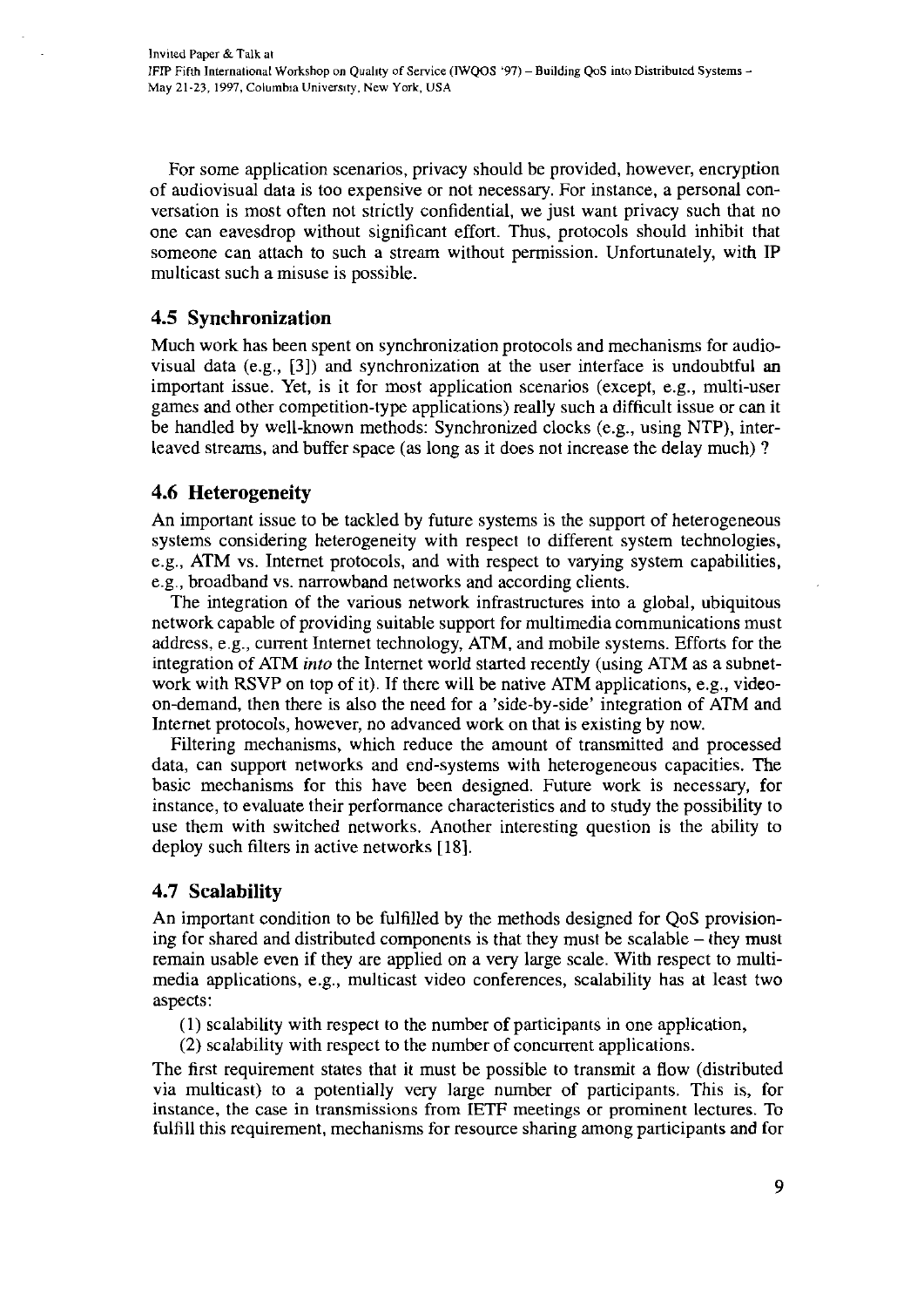the aggregation of reservations must be provided, furtherrnore, there should be no central cornponent which has to process requests from new participants joining resp. old participants leaving such a conference. Based on their receiver-oriented resemation and flow joining concepts, RSVP and IP multicast support this requirement. Using stream group concepts and receiver-initiated stream joining, ST-2+ **[15]** may support this as well, yet, we are not aware of any large scale experiences validating this.

The second requirement demands that it should be possible to support many independent applications, and hence flows, – for example, thousands of video-conferences (probably with very few participants) and video-retrieval sessions. Therefore, the processing and storage effort per flow must be very srnall. The abilities of current protocols and architectures in this respect are not yet clear. We believe that it can be only shown by experiments because processing and storage overhead depend not only on architecture but on particular implementation as well. The soft state approach used by RSVP requires periodic message exchange per flow per receiver (potentially reduced by aggregation among receivers) to refresh the reservation and, hence, avoiding the loss of state. This needs transmission bandwidth and, perhaps more important, processing in the routers. Additionally, in order to be able to remove expired soft state, a timer must be kept per each receiver within each flow. While some of these can be aggregated (and efficient timer mechanisms such as timing wheels are known for quite a while), it can be expected that all these timers lead to some non-negligible overhead. Hard state approaches, on the other hand, avoid these problems since they neither require the permanent exchange of refresh messages nor timers per receiver (but per neighbor). However, they must keep thc: state all of the time and cannot, as soft state approaches may do, throw it away in case of lack of storage capacity.

Which type of scalability is more important depends, on the predominant usage: scenario. Currently, it seems to the authors that more attention has been given to the: first issue: the scalability of one application. In future, small-sized applications will probably be rnore important, hence, more consideration should be given to the second issue: the scalability of concurrent applications. In general, more real-world experiments are necessary.

# **4.8 Reservation in advance**

For several application scenarios, the rnodel of immediate reservations, the only one offered by current reservation systems, is not fully appropriate. With this approach, resources are reserved when the application starts. Yet, for events where it is difficult to find a date suitable for all participants, e.g., for video-conferences, the reservation must be set in advance if there is a noticeable blocking probability. Hence, mechanisrns for Resource Reservation in Advance (ReRA) **[23]** are needed. By now, only preliminary results are available on this topic but neither complete endto-end investigations nor large-scale experiences have been reported. There are several difficult issues which must be resolved before ReRA can find widespread support. It might even be that the required overhead is too large to pay off (it might be more cost effective to reduce the blocking probability by over-provisioning resources). Despite a more complex resource managernent, some of the problerns occurring in ReRA systems are state maintenance and failure handling.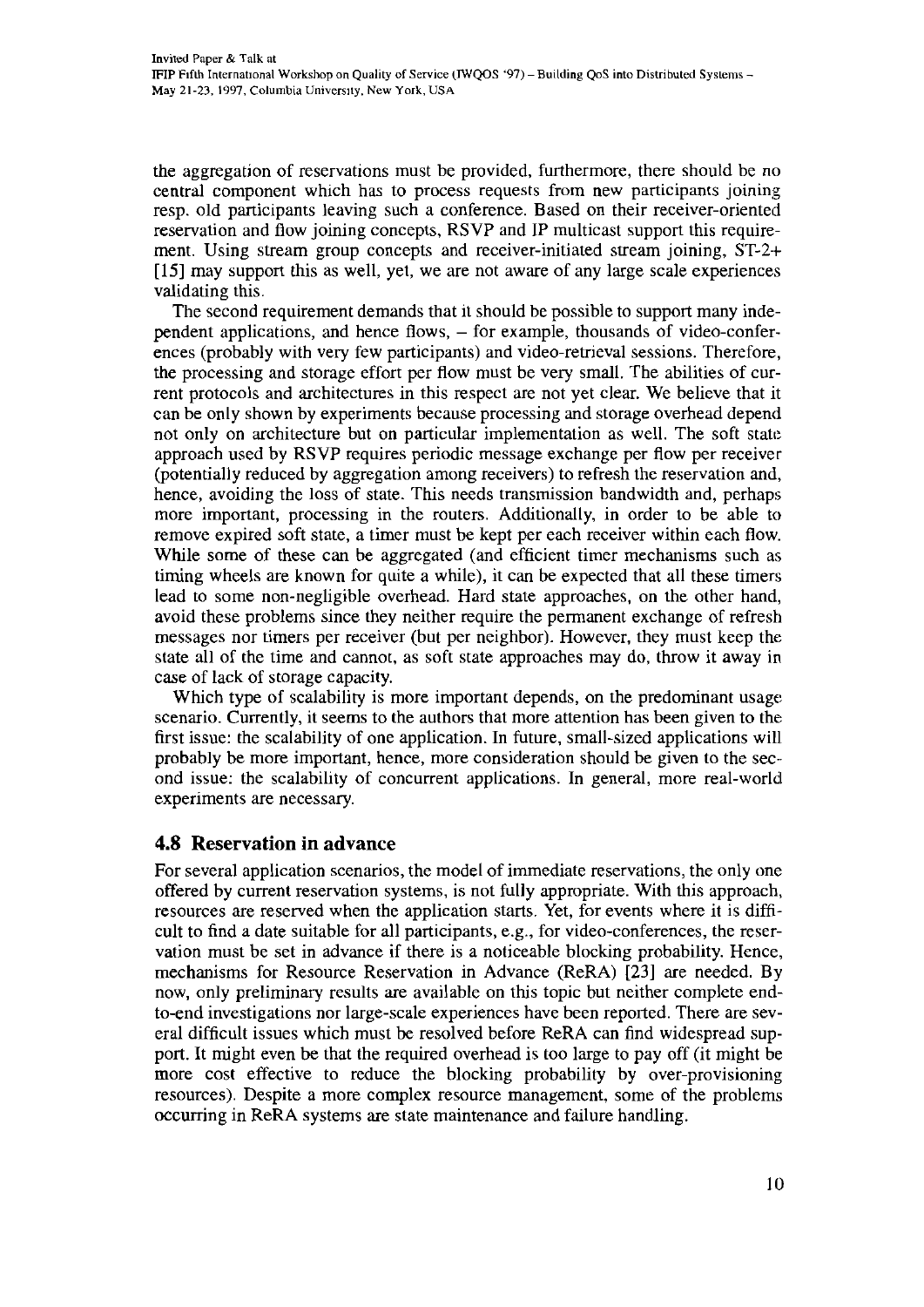All systems performing an advance reservation must keep the associated state information for a potentially long time. This must be stored in non-volatile memory to survive system failures and regular shutdowns, e.g., due to system maintenance. Alternatively, similar to the approach followed by RSVP, the reservation may be refreshed from time-to-time. As closer the actual usage time Comes as more often are refresh messages send [7]. The drawback of this approach is that reservations which have been set might be lost during a system outage and cannot be reset because others have occupied the resources in the meantime.

The treatment of failures occurring between the reservation setup and its use must differ from the steps taken to resolve errors of mnning applications. The reason is that the application which had lost its reservation is not mnning. So, which entity is tobe notified and by which means? Further, potentially the failure situation can be cleared already before the resources are needed. Should the application be informed in such a case ?

#### **5 SUMMARY**

The provision of QoS in distributed systems has been an active resource area over the last years. Early work concentrated on deterministic guarantees exploiting pessimistic approaches by use of worst-case assumptions. Later, more optimistic models providing statistical and predictive services have been offered.

The need for reservations was highly controversial a couple of years ago. Now, the concept of reservation-based QoS has found wide-spread acceptance, nevertheless there are still *'reservations about reservntions'* whose advocates consider reservations as too complex and propose adaptive mechanisms as overall solution. Neither reservation-based nor adaption-based QoS support would be necessary if the available system resources would become abundant. Yet, we believe that resource demand grows at least at the same Pace as available resources, hence, reservation will be necessary for quality demanding applications and users in the future.

Currently, system components are available, in the labs and partially deployed to 'regular' users, which are able to provide QoS support. An integrated end-to-end approach, from a data source (such as a disk in a video-server), via local and network resources (like CPU and transmission links), towards sinks at receivers (e.g., monitor) has not been settled yet.

Various parts for a complete QoS infrastmcture must be developed in the future, for instance, QoS routing, pricing, and security. Perhaps most important will **be** the verification of the suitability of the proposed mechanisms for the large-scale use: for (few) large multicast sessions with many receivers as well as for many small, concurrent sessions.

#### **REFERENCES**

- [l] D.P.Anderson, S.Tzou, R.Wahbe, R.Govindan: "Support for Continuous Media in ihe DASH System", Proc. of 10th ICDCS, Paris, France, 1990.
- [2] A.Banerjea, D.Ferrrari, B.A.Mah, M.Moran, D.C.Verma, H.Zhang: The Tenet Realtime Protocol Suite: Design, Implementation, an Experiences, IEEE/ACM Transactions an Networking, Febmary 1996.